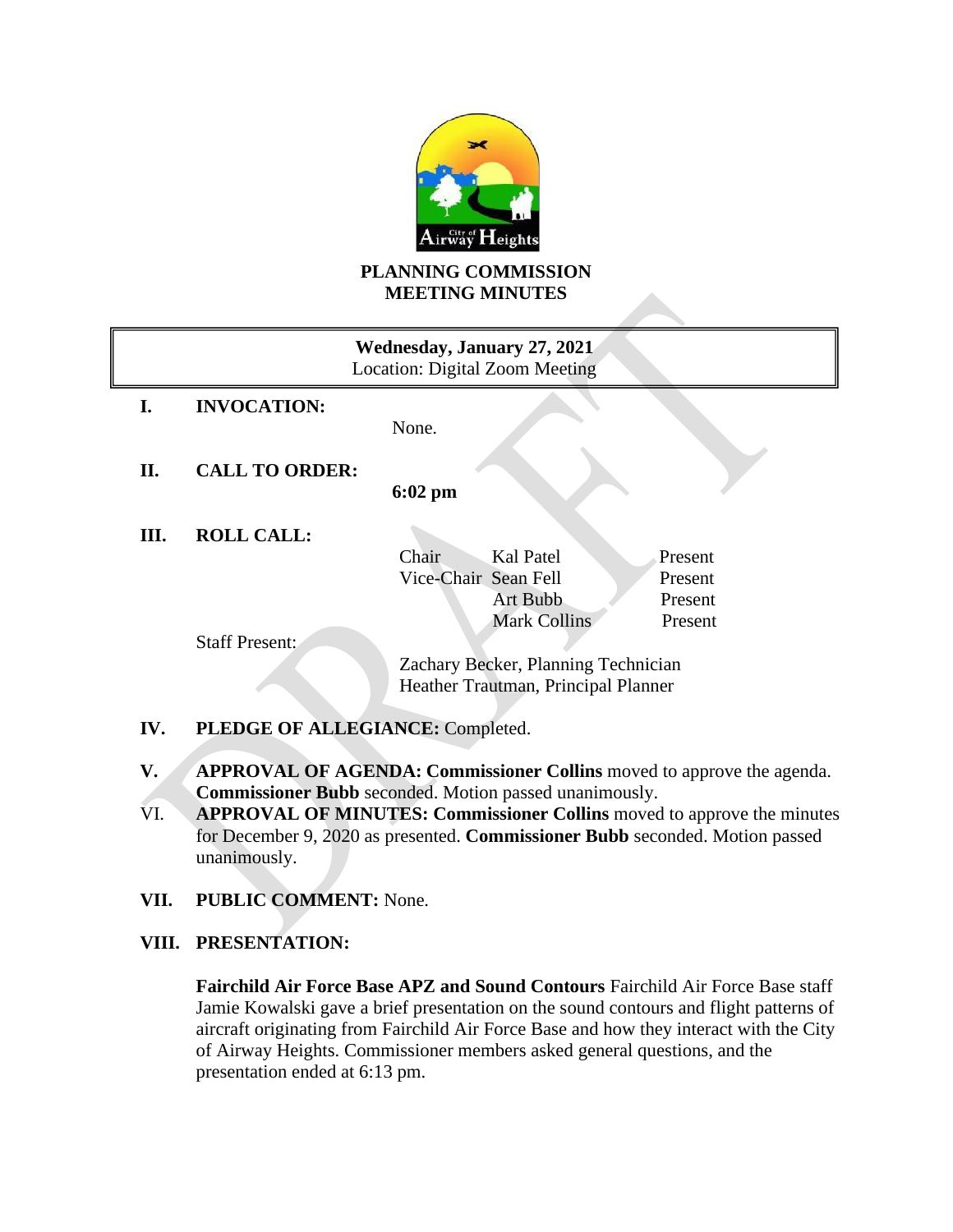### **IX. PUBLIC HEARINGS:**

- **A. Proposed 2020 Zoning Map** Planning Technician Zachary Becker presented the staff report and additional exhibits for the proposed 2020 zoning map. Jamie Kowalski requested clarification on the restriction of mobile homes under JLUS and the proposed zone boundary change to modify areas with existing mobile/manufactured homes on individual lots from the RM to the R1 zone. She requested clarification of why the City adopted the Sound Contours from the 1995 study vs current mission. Ms. Stapleton requested clarification on impacts to property they own by a road widening project. The public comment period was closed at 6:57 pm. **Commissioner Patel** made a motion to recommend the proposed 2020 Zoning Map to the City Council, the motion was seconded by **Commissioner Fell**. Motion passed unanimously.
- **X. ACTION ITEMS:** The Planning Commission allowed time for the individuals who have applied for the vacant Planning Commission seat to present and provide an overview of their background and suitability for the position. The Commission Members did not provide a recommendation for a specific candidate, but did forward all candidates to the City Council. Motion was made by **Commissioner Fell** and seconded by **Commissioner Collins**. Motion pass unanimously. Action Items ended at 7:25 pm.

## **XI. WORKSHOP:**

- A. **Airport Overlay Zone** Principal Planner Heather Trautman presented on the proposed Airport Overlay Zone amendment. Commission members asked general questions regarding the proposal. **Commissioner Patel** allowed for Fairchild Air Force Base representative Jamie Kowalski to make comments. Jamie Kowalski requested clarification on the residential development within the proposed Airport Overlay Zone. After discussion, it was decided that the item should move forward to public hearing by consensus of the Commission Members. The workshop ended at 7:54 pm.
- B. **Adult Family Homes** Principal Planner Heather Trautman presented on the proposed Adult Family Home amendment. Commission members asked general questions regarding the proposal. After discussion, it was decided that the item should move forward to public hearing by consensus of the Commission Members. The workshop ended at 8:00 pm.
- C. **Essential Public Facilities** Planning Technician Zachary Becker presented on the proposed Essential Public Facilities amendment. Commission members asked general questions regarding the proposal. After discussion, it was decided that the item should move forward to public hearing by consensus of the Commission Members. The workshop ended at 8:02 pm.
- D. **Manufactured Homes** Planning Technician Zachary Becker presented on the proposed Manufactured Homes amendment. Commission members asked general questions regarding the proposal. After discussion, it was decided that